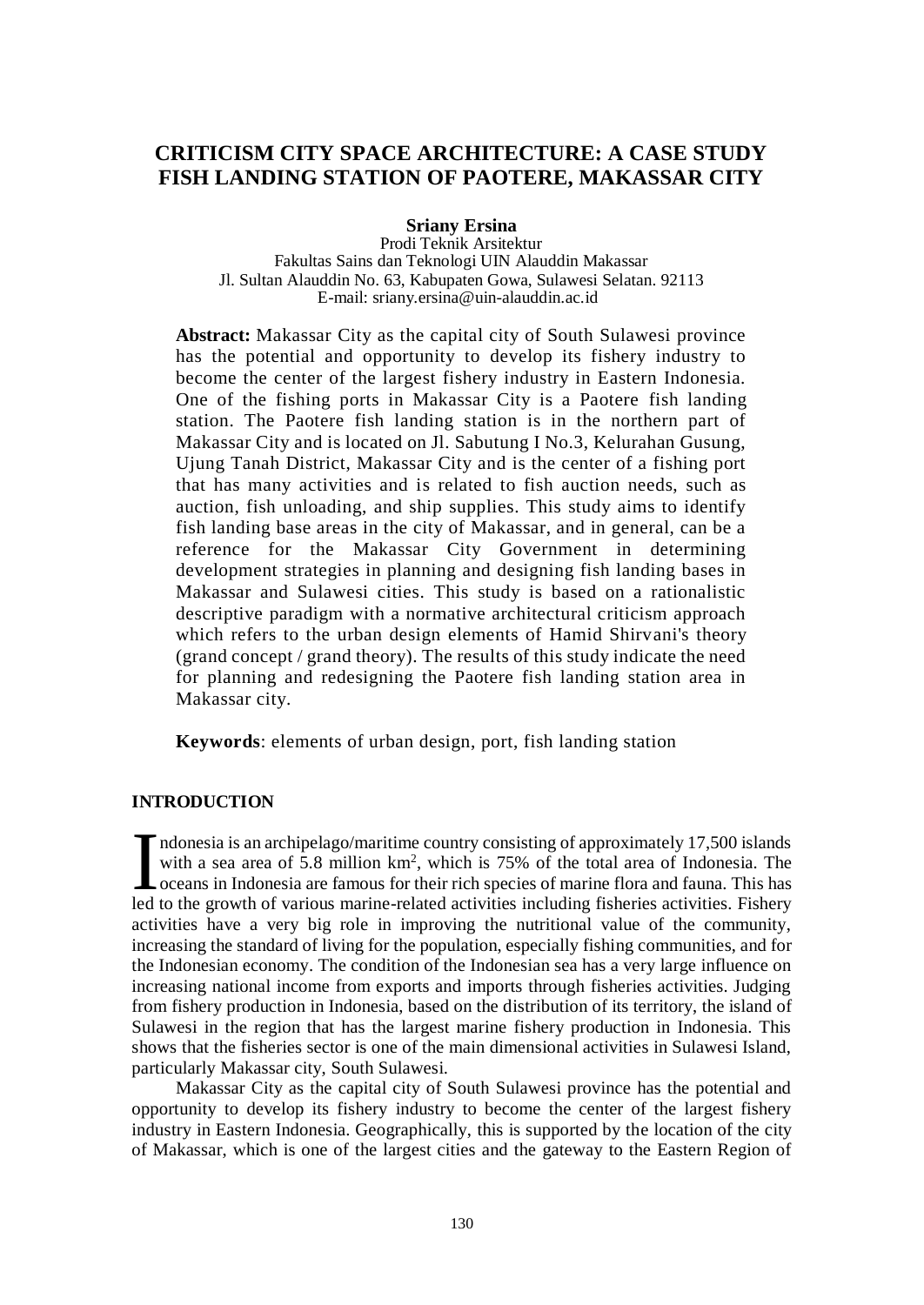okasi Tapak

Indonesia, and will automatically become the gateway for exports of trade products in general.

Figure 1. The location of the Paotere Fish Landing Station in Makassar City (Source: Results of data processing, 2019)



Figure 2. Paotere Fish Landing Station of Makassar (Source: UPTD Paotere Makassar, 2019)

Makassar City as a port city has a very potential marine area to be utilized. One of the fishing ports in Makassar City is a Paotere fish landing station. The Paotere fish landing station is in the northern part of Makassar City and is located on Jl. Sabutung I No. 3, Kelurahan Gusung, Ujung Tanah Subdistrict, Makassar City and is a capture fishery center that has many activities related to fish auction needs, such as auction, fish unloading, and ship supplies.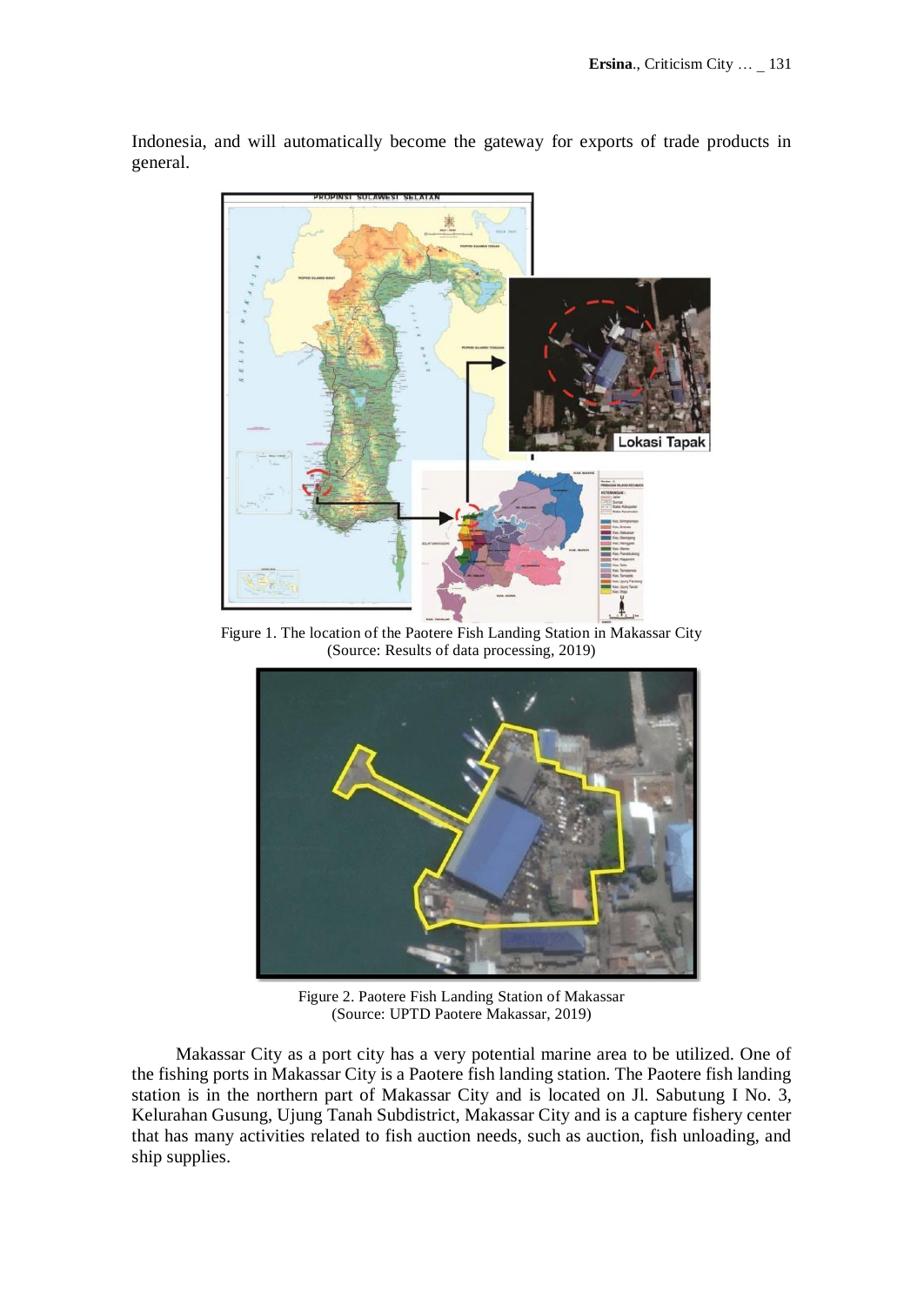According to Roosita (2007), a fishing port is the center of the fisheries business system activity. The port is used as a berth for fishing vessels, equipped with safety facilities for shipping and other fishery support activities. Eight elements of urban design by Hamid Shirvani, namely: 1) Land Use; 2) Building Form and Massing; 3) Circulation and Parking; 4) Open Space;5) Pedestrian Ways; 6) Activity Support; 7) Signage; 8) Preservation and Conservation.

According to Triatmodjo (2010), ports can be divided into several types depending on the point of view, namely in terms of implementation, exploitation, functions in national and international trade, in terms of use, and geographical location. Fishery port according to the Regulation of the Minister of Marine Affairs and Fisheries of the Republic of Indonesia number Per.08/MEN/2012 concerning Fishery Ports is a place consisting of land and waters around it with certain boundaries as a place for government activities and fishery business system activities used as a vessel. leaning fisheries, anchoring, and/or loading and unloading 18 fish which are equipped with shipping safety facilities and fisheries support activities (www.djpt.kkp.go.id, accessed July 14, 2019).

The Paotere Fish Landing station is a well-known fish auction place, where not only ships from Makassar City market their catches but fishing boats from various regions and even other provinces also come to market their catch. In addition to fishery trading activities, supporting activities are also needed at the Paotere Fish Landing Base because it can support fisheries activities, especially fishermen in the area.

The Paotere Fish Landing station has several problems in the aspect of facilities and infrastructure where as operational support it is still incomplete and the condition of the building still does not meet the standard needs of a fish auction place, this is because the fishermen are still selling their catch on a dirty floor with tarpaulin and unavailability water to flush the floor even though the floor must always be clean so that there is no odor pollution in the air. In addition, there is also a problem with the sewerage of waste originating from the fish auction. Another problem encountered was the chaotic arrangement of the area and unclear circulation patterns between the entry and exit routes of vehicles resulting in crosses between two- and four-wheeled vehicles and pedestrians, plus the lack of awareness of local residents in an effort to maintain environmental cleanliness that resulted in garbage scattered everywhere. This has led to the notion that a fish auction place is identical with a dirty, dirty environment, and is always the cause of an unpleasant smell in the air. These problems greatly affect the environment and community activities in Makassar city.

This study aims to identify the fish landing area in the city of Makassar where the results of architectural criticism thinking of urban design elements refer to the theory (grand concept/grand theory) of Hamid Shirvani. In general, this study is expected to become a reference for the Makassar City Government in determining development strategies in planning and designing fish landing bases in Makassar and Sulawesi cities.

## **METHOD**

In this study, the method used is the data collection method in the Normative Architectural Criticism method. The data taken includes data about the architectural design elements of the city which contains the concepts in the planning process for urban areas. For normative criticism, its specificity needs to be distinguished in the following methods:

1. Doctrine (a general norm, immeasurable statement of principle)

2. The system (a norm for the arrangement of interrelated elements for one purpose)

3. Type (a norm based on a generalized model for a specific building category)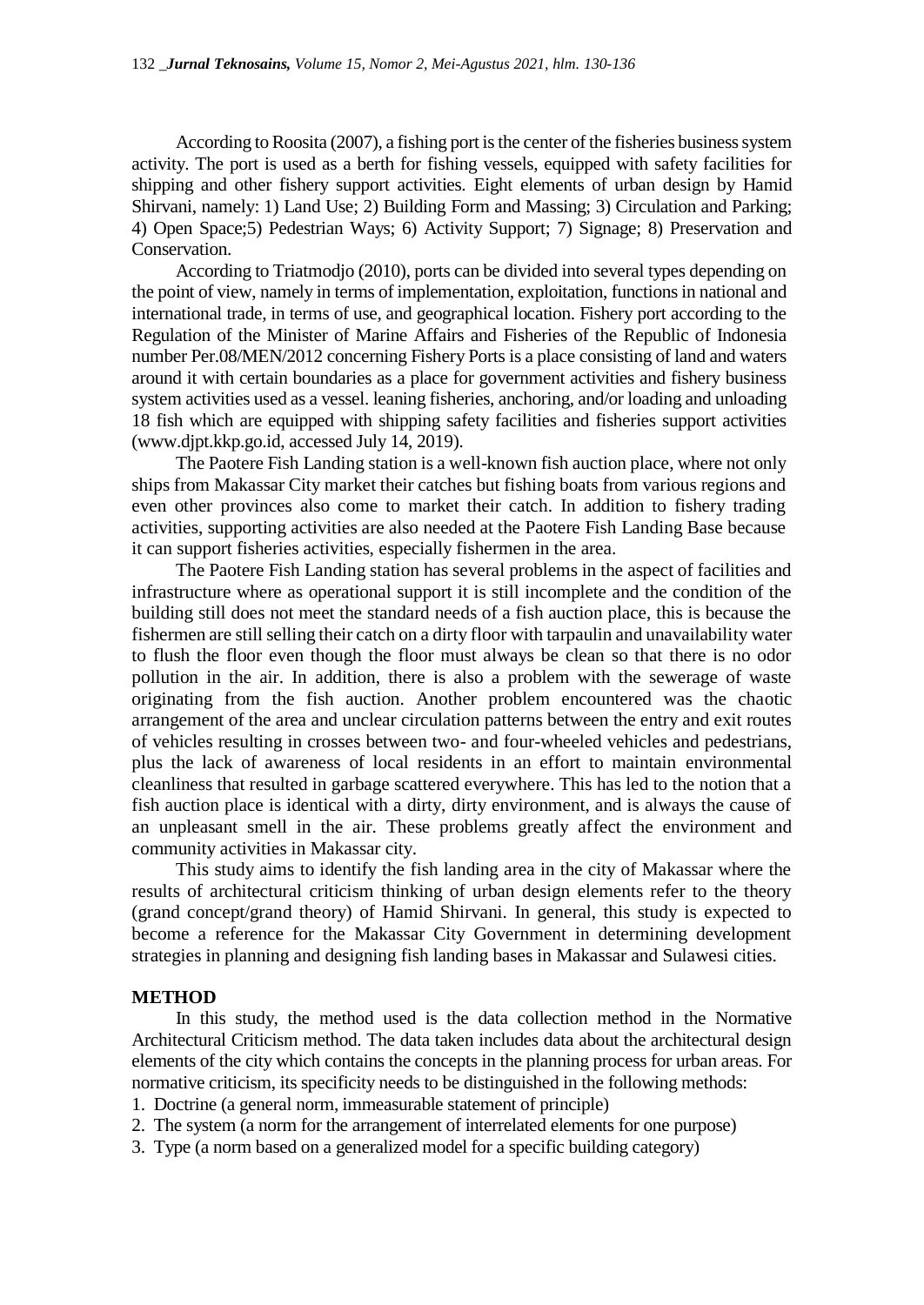4. Size (a set of estimates capable of defining a building / urban area quantitatively)

In this study, the focus used is normative criticism that is doctrinal or not measurable. In this critical study, it is more to encourage things to appear easy and direct the assessment to be simpler in the midst of the complexity of urban space architecture. Regarding the truth in a single sphere and putting the blame on other principles that disagree, Putting the truth more to individual considerations, There is a tendency to view urban spatial architecture partially and not holistically, Allows the growth of thoughts with "absolute" truths and widens conflict at the level of deep thought in urban spatial architecture.

### **RESULTS AND DISCUSSION**

The Paotere Fish Landing station is located in the Paotere Port area which functions as a center for the Paotere fish auction, a traditional port, and a fishing settlement. Around the site, there are several government buildings and there are many stalls/stalls on the shoulder of the road to the site. Geographically, the Paotere Fish Landing station is located between 119° 24'30" East Longitude and 5° 6'19" South Latitude in Gusung Village, Ujung Tanah District, Makassar City with an area of  $7,225m^2$  or 0.72 Ha. The boundaries and size of the Paotere Fish Landing station area are described in the following figure: (a) In the north, bordering the fish breeding place; (b) To the east, bordering the Director-General of Sea Transportation, Class 1 Navigation District of Makassar; (c) In the south, bordering PT. Fishery of Nusantara (Persero); (d) In the west, bordering the sea.



Figure 3. The existing condition of the Paotere Fish Landing Station in Makassar City (Source: Results of data processing, 2019)

Analysis of 8 elements of urban design by Hamid Shirvani, of the Paotere Fish Landing Station in Makassar City:

1. **Land use** is the arrangement of land use policies to determine the best option for allocating certain functions so that it can provide an overall picture of how areas in an area should function. The land use of the Paotere fish landing station has land use as a fishery landing site which has a complex function so that the building is not limited to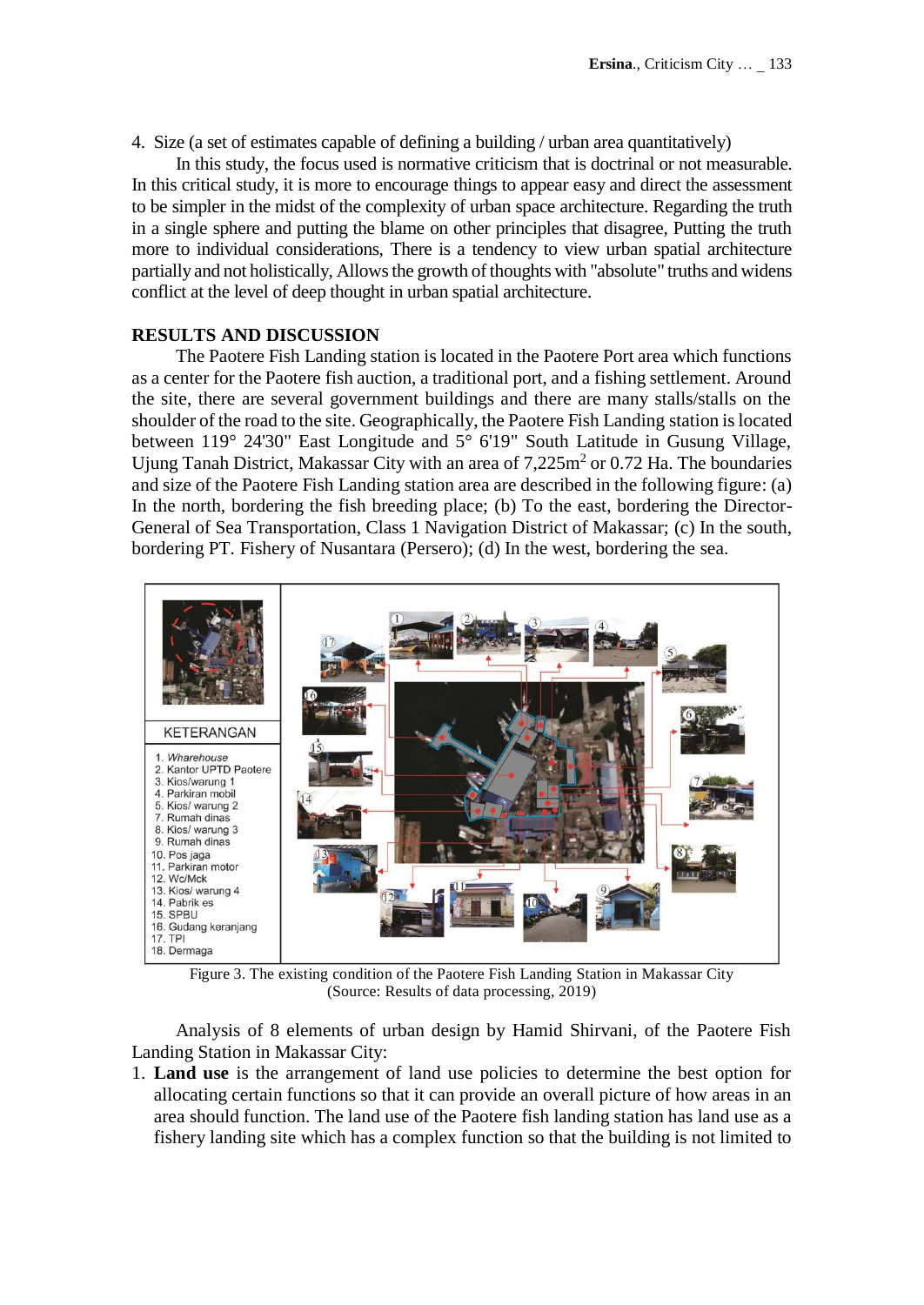one building. The different functions of the building make the site divided into several zones, namely, zones for basic, functional, and supporting facilities.

- 2. **The building form and massing** discusses how the shape and masses of buildings in an area can form an area and how the relationships between the masses (many buildings) contained in the area. The shape and structure of the building mass in the area are also determined by the height of the building, KLB, KDB, material, and color. 1) The height and shape of the buildings around the area have traditional and minimalist architectural styles. The average building height is about  $\pm$  4-10 m; 2) Building floor coefficient (KLB): Based on the IMB, the height at the landing point of the Paotere fish consists of two floors of the building; 3) Basic building coefficient (KDB) Area of 7,225 ha with built and not built coefficient is a) Built:  $4,477 \text{ m}^2$ ; b) Unbuilt: 2,748 m; 4) Material and color: All buildings in the area use brick material, floors use tiles and roofs use tiles. The color is dominated by blue, this can be seen in the color of the walls and roofs of the regional buildings. The concept of building mass planning patterns is applied to provide convenience and comfort in the area of the paotere fish landing base as well as additional facilities in accordance with the functions and needs of the area.
- 3. **Circulation** of achievements at the Paotere Fish Landing station can be accessed from Jl. Yos Sudarso which is a two-way street then goes into the Paotere area, namely Kaptan Harun street to the site which is located on Sabutung street 1. The distance from the main road to the site location is 716.4 m, while the distance from the center of Makassar City is  $\pm$  5 km ( $\pm$  30 minutes). This area is close to the main base of the Indonesian Navy and the Ministry of Transportation, Polytechnic Science of Shipping. Vehicle circulation in the site is the circulation through which all activities in the area, namely the circulation of humans and vehicles. In the Paotere Fish Landing station area, there are several **parking** points for motorized vehicles. The area of the parking lot currently being built is  $400 \text{ m}^2$ . Vehicles that use parking services for four-wheeled vehicles are fish transporting cars which reach 21 units/day and visitor cars reaching 10 units/day, while motorbikes are divided into two, namely visitor motorbikes and fish transporting motorbikes which reach 536 units/day. This is based on the author's survey of the PPI Paotere area. For the classification of car park users, it is dominated by fish carriers and cars, while visitors are still minimal.
- 4. **Open space** in the area of paotere fish landing base in the form of a yard or empty land used for parking vehicles and roads. The condition of open space in the Paotere Fish Landing station area is still minimal, where there is no open space that can be enjoyed either inside the site or around the site.
- 5. **Pedestrian** is one of the connecting elements which is a common city space that allows city residents to interact without having to compete with vehicles. The condition of the site does not have a special pedestrian area, visitors only use a vehicle road on a site that has experienced paving block pavement, therefore it is necessary to plan a pedestrian path in the area "Paotere Fish Landing station in Makassar City" which connects the spaces on the site, making it easier for visitors to move, especially in activities using special pedestrian ways.
- 6. **Signage** is a very important element in an area or site, this is because the signage has a function to direct and introduce a place to visitors in the area as well as markers that are on the site of the Paotere Fish Landing station area in Makassar City. The condition of signage in the area: There are several signs/billboards in the Paotere Fish Landing station area, among others, are as follows: 1) There are three billboards that are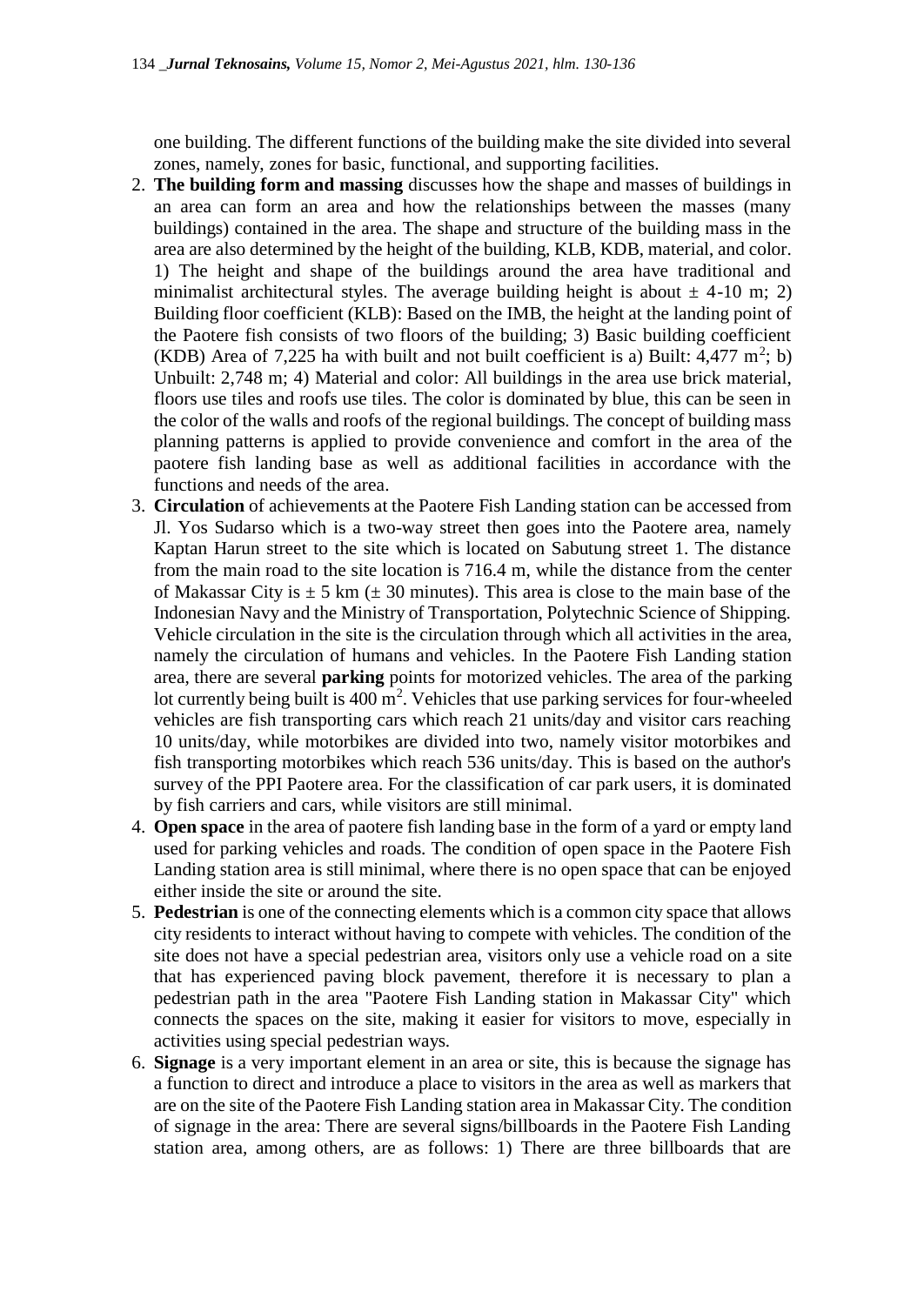prohibited; 2) There are six building location signages, five of which are no longer conducive; 3) Only one traffic sign is available at the site. Signage on the Paotere fish landing station area is divided into namely: Area signage Fish landing station consist of a gate marking the entry and exit of the site, the area's main sculpture, and the area name sculpture. Area signage in the paotere fish landing area consists of motorbike parking signage, car parking markers, prohibited motorbike entry markers, prohibited entry markers, prohibited entry markers, signs prohibited from storing corks/crates, and signage in the area only renew to make it look more interesting.

- 7. **Activity Support** in the Paotere Fish Landing station area should have a component that has a selling value apart from the main function of the area, namely as a tourist and recreation place so that the area can still provide added value and help activities that occur in the area.
- 8. **Preservation and conservation** in the Paotere Fish Landing station area is an effort to protect plants around the coast and harbor from corrosion, as well as to maintain existing buildings in the area that have historical value.

## **CONCLUSION**

From the description above, it can be concluded that the Paotere Fish Landing Station area in Makassar city as a whole does not meet the area design standards of Hamid Shirvani (8 elements of urban design), from the analysis of the grand concept/theory of city spaces architecture, it is reasonable for the Fish Landing station in Makassar city can reflect and have to think about how elements of urban design can certainly provide many benefits to the area and the surrounding environment, therefore it is very necessary to have a planning process and redesign of the Paotere fish landing station area in Makassar city to support the fishing industry in East of Indonesia.

#### **REFERENCES**

Asiyanto. (2008) *Port Building Construction Methods*. Jakarta: UI-Press.

Aulia, F. (2011). Service Conditions and Port Facilities Needs Related to Handling of Catches at Muara Angke Fish Landing Base. [Undergraduate Thesis]. Bogor: Bogor Agricultural Institute.

Bambang, T. (2010). *Port Planning*. Yogyakarta: Beta offset.

- Danial. (2011). Fishery Port-Based Industry Development Model in Makassar City, South Sulawesi. <http://respository.ipb.ac.id/handle/123456789/46638> (accessed on April 20, 2019).
- Dyah P, Sulistyani. (2005). Analysis of the Efficiency of Class 1,2 and 3 TPI (Fish Auction Place) in Central Java and Its Development for Improving Fishermen's Welfare. Semarang: Diponegoro University.

Google earth (accessed: July 19, 2019 and August 19, 2019).

- https://alficrot.wordpress.com/2013/11/05/perwisata-ke-kep-seribu/ (Accessed: July 20, 2019).
- https://id.wikipedia.org/wiki/Kota\_Makassar (Accessed: July 13, 2019).
- <https://id.wikipedia.org/wiki/Paotere> (Accessed: July 13, 2019).
- <https://kbbi.web.id/> (Accessed: July 13, 2019).

https://pipp.djpt.kkp.go.id/profil\_pelabuhan/1972/f Facilities\_pokok (Accessed: July 20, 2019).

- <https://www.kompasiana.com/zahari/5510e376a33311ca39ba8e56/cold-storagedikuasaicukong> (Accessed: July 20, 2019).
- Mulyana, R. (2011). Relationship between Landing and Auction Activities on Facility Needs and Quality Conditions of Catches of Traditional Fleets at Pps Nizam Zachman Jakarta. Bogor: Bogor Agricultural University.
- Mulyono, A. (2002). The Role of Fish Landing Base (PPI) Bajomulyo in Supporting Regional Autonomy in Pati Regency. [Doctoral Dissertation]. Semarang: Diponegoro University.
- Mulyono, A. (2018) Redesign of the Fish Auction Place in Tegal City with an Ecological Architecture Approach. [Doctoral Dissertation]. Semarang: Sebelas Maret University.
- Muninggar, R. (2001)*.* Study on the Layout of Muara Angke Fish Landing Base Facilities (PPI) Jakarta. [Undergraduate Thesis]. Bogor: Bogor Agricultural Institute.